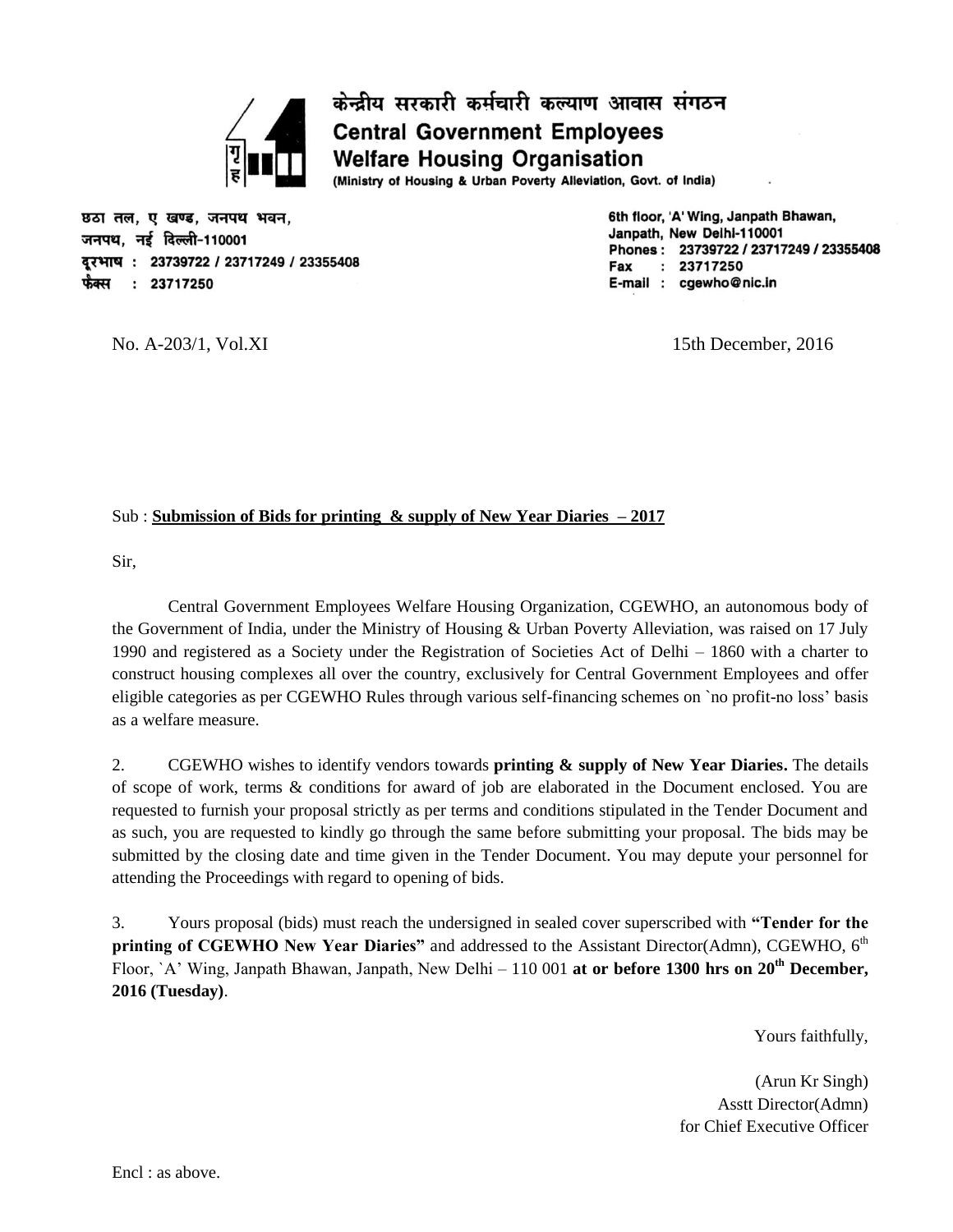# **NOTICE INVITING TENDER FOR PRINTING AND SUPPLY OF NEW YEAR DIARIES -2017**

# **Schedule of Events**

| Nature of the Work (Procurement of Services/  | Supply of New Year Diaries (500 Nos.)                     |  |  |  |  |
|-----------------------------------------------|-----------------------------------------------------------|--|--|--|--|
| Goods)                                        |                                                           |  |  |  |  |
| Details of Contact Person for clarifications/ | Sh Arun Kr Singh, Asstt Director(Admn)                    |  |  |  |  |
| queries                                       | CGEWHO,                                                   |  |  |  |  |
|                                               | 6 <sup>th</sup> Floor, `A' Wing, Janpath Bhawan, Janpath, |  |  |  |  |
|                                               | New Delhi - 110 001                                       |  |  |  |  |
|                                               | Email: cgewho@nic.in                                      |  |  |  |  |
| Cost of Tender Document (non-refundable)      | <b>Nil</b>                                                |  |  |  |  |
| Estimated Tender Price (Cost of items to be   | $Rs.60,000/$ - (approx.)                                  |  |  |  |  |
| procured)                                     |                                                           |  |  |  |  |
| <b>Earnest Money Deposit (EMD)</b>            | $Rs.1,000/-$                                              |  |  |  |  |
| <b>Publishing Date</b>                        | 15 <sup>th</sup> December, 2016 (Thursday)                |  |  |  |  |
| Website for downloading Tender Document,      | http://www.cgewho.in                                      |  |  |  |  |
| Corrigendum's, Addendums etc.                 |                                                           |  |  |  |  |
| Bid Submission Start Date & Time              | 15th December, 2016 (Thursday) - 1400 hrs                 |  |  |  |  |
| Bid Submission Closing Date & Time            | 20th December, 2016 (Tuesday) - 1300 hrs                  |  |  |  |  |
| Bid Opening Date & Time                       | 21st December, 2016 (Wednesday) - 1430 hrs                |  |  |  |  |
| Address where the Tenders are to be submitted | Sh Arun Kr Singh, Asstt Director(Admn)                    |  |  |  |  |
|                                               | CGEWHO,                                                   |  |  |  |  |
|                                               | 6 <sup>th</sup> Floor, 'A' Wing, Janpath Bhawan, Janpath, |  |  |  |  |
|                                               | New Delhi - 110 001                                       |  |  |  |  |
|                                               | Email: $c$ gewho@nic.in                                   |  |  |  |  |
| Venue for Technical Bid opening               | CGEWHO Headquarters (as per above address)                |  |  |  |  |
| Bid validity                                  | 180 days from the closing date of<br>bid                  |  |  |  |  |
|                                               | submission                                                |  |  |  |  |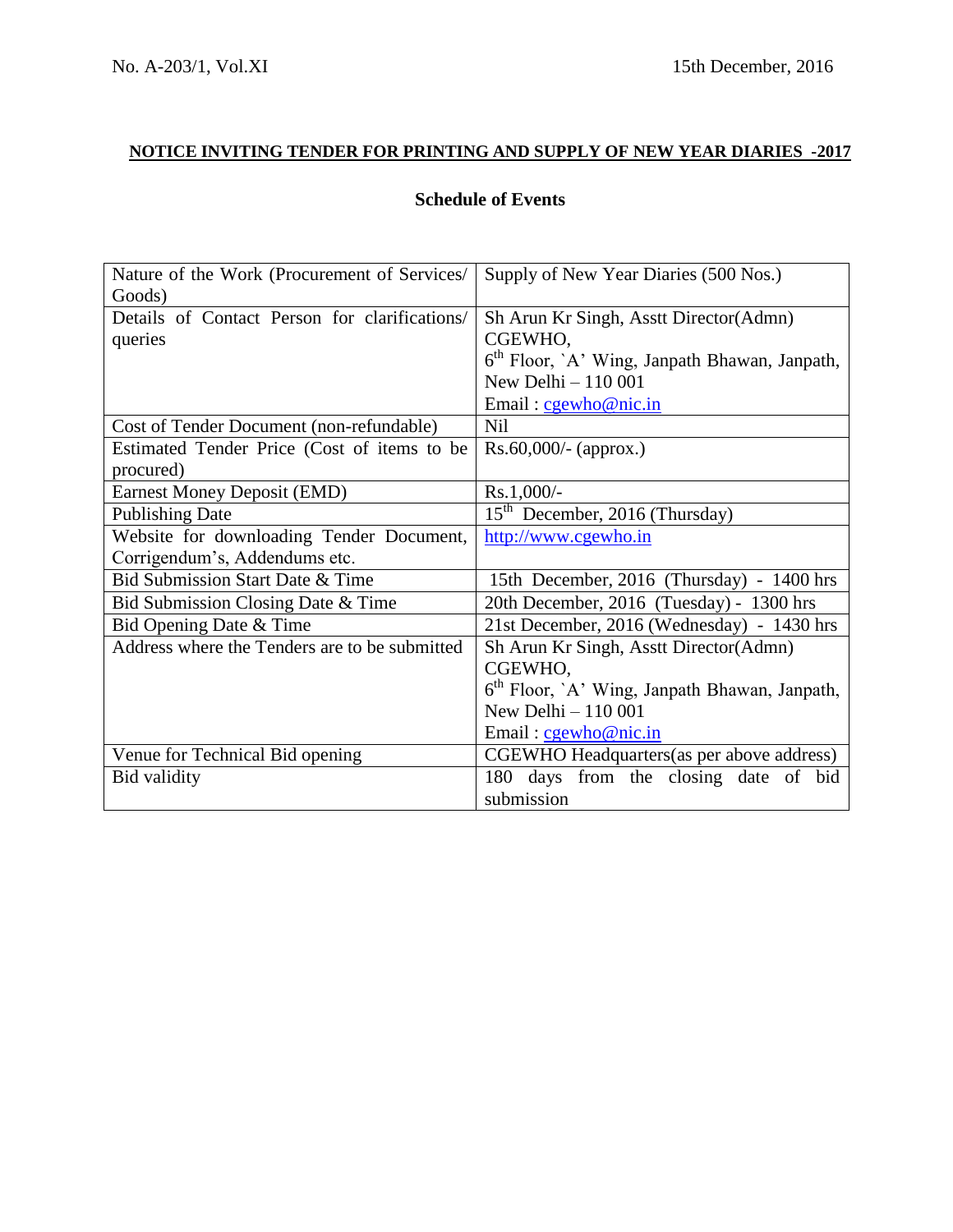## **CENTRAL GOVERNMENT EMPLOYEES WELFARE HOUSING ORGANISATION**

# **To be submitted on or before 20th December, 2016 (Tuesday) by 1300 hrs. Opening of Bids on 21st December, 2016 (Wednesday) by 1430 hrs.**

### Subject : **Identification of vendors for printing & supply of New Year Diaries – 2017**

Bids are invited for the supply of 500 nos. of Diaries of high quality as per sample and as per the following specification :-

### **I. For New Year Diaries (Quantity – 500 nos.) : (As per our sample)**

• The Approximate size of the page of diary should be as follows

24 cms X 18 cms

- A page of one day of the year including Sunday etc. with month cutting.
- The diary should contain month planner on a single sheet affixed on top of pages for specific month and other usual information and telephone index.
- Pages for each month should have separate colour strip on three edges of the pages. The government holidays have to be shown in a single sheet on inside pages.
- The paper should be of 70 GSM of good quality map litho super sun shine.
- The diary should be premium notebook like with specialty bright paper, durable, long life cover, problem free smooth strictly as per sample, which can be seen by the bidders before submission of Bids with prior appointment.
- The delivery shall be with cardboard cover for each Diary. Cover should be single colour offset printing on duplex card of 300 gsm.
- CGEWHO Logo should be printed on the front cushion cover of the diary as per sample and on cardboard cover containing the diary. The front page of the diary is to be designed as per our specification. CGEWHO Logo should also be printed on front page inside the cover.
- CGEWHO will provide its own profile (preferably 05 pages), which is to be printed and bounded in the Diary.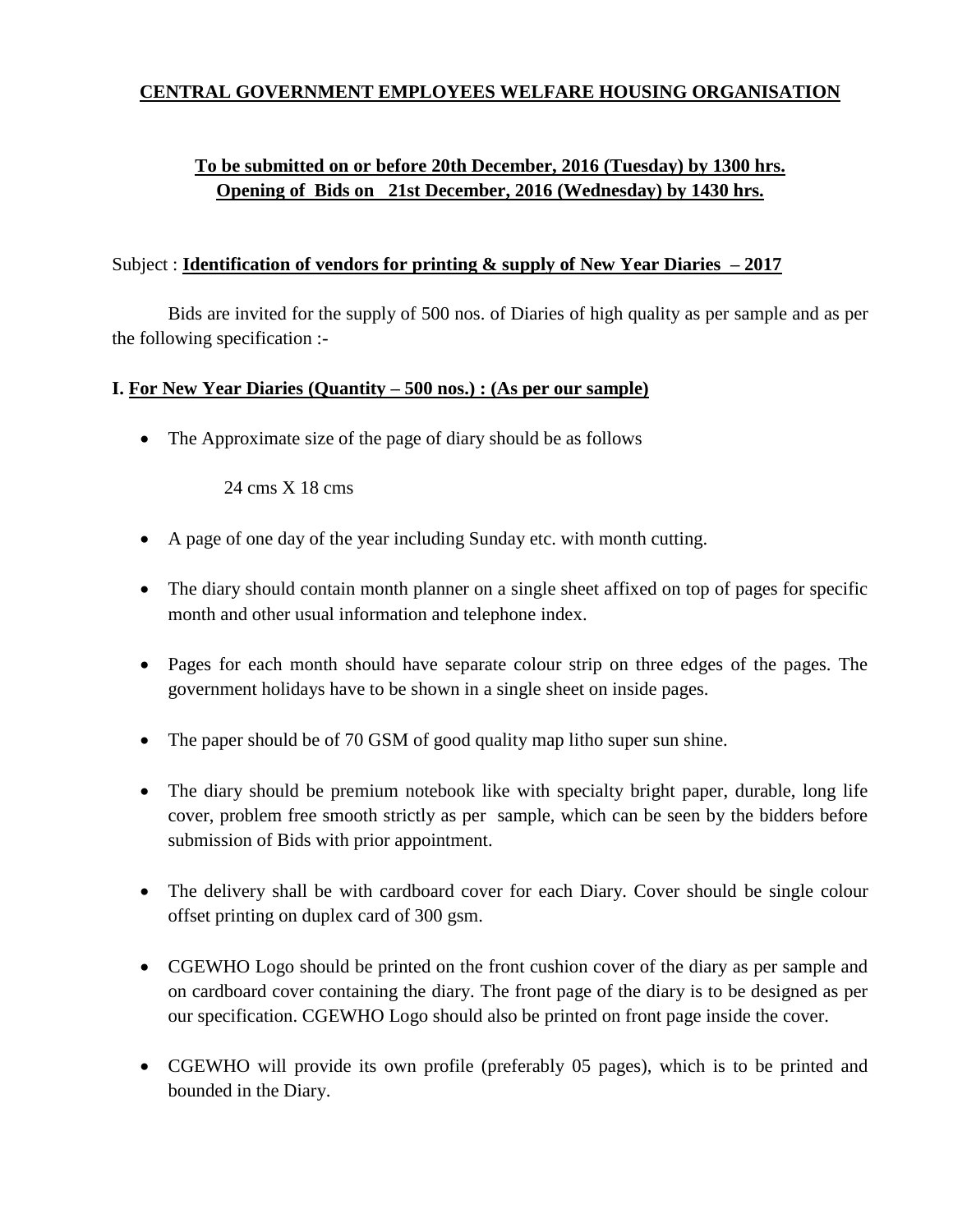## **General Terms & Conditions :**

- The sealed cover containing General Information will be opened in the first instance in the presence of bidders representative at **2.30 p.m. on 21/12/2016**. One representative would be permitted to be present at the time of opening the tender. A Committee would evaluate the sample Diary against the tendered specifications, quality of paper, getup and weight. Thereafter, the Financial Bids of the vendors (whose Diary is selected by the Committee), shall be opened on the bids opening day. The Financial Bids will be evaluated by a duly constituted Committee. If any vendor so desires, it may depute its representative for Financial Bid opening event also on the said date.
- The Diaries to be supplied within stipulated period i.e. 15 days from issue of Purchase Order, should be at par with approved sample.
- The safe delivery of the Diaries in the premises of CGEWHO shall be the responsibility of the vendors. The Diaries damaged during the transit will have to be replaced by the vendor within two working days.
- Printed conditions mentioned in the tender bids will not be binding on CGEWHO. All the terms and conditions for the supply, testing and acceptance, payment terms, penalty etc. will be as those mentioned herein and no change in terms and conditions by the bidders will be acceptable. Alterations in the tender bids should be attested properly by the bidder falling, which the tender will be rejected.
- CGEWHO will not be responsible for any delay on the part of the bidder in obtaining the terms and conditions of the tender notice or submission of the tender bids.
- In the case of bidders whose tenders are not considered for placing order, the EMD will be refunded without any interest within one month of the decision. In the case of bidders whose tender is accepted for placing the order, EMD amount may be converted into Security deposit which will be refunded without interest after satisfactory execution of the order.
- The bids complete in all respects must reach upto the given date to the Assistant Director(Admn), Central Government Employees Welfare Housing Organisation, 6<sup>th</sup> Floor, `A' Wing, Janpath Bhawan, Janpath, New Delhi – 110 001, otherwise it will be rejected.
- The bills (pre-receipt) shall be submitted in duplicate in the name of CGEWHO, New Delhi after the delivery of the items alongwith a copy of the duly receipted delivery challan. The full payment of the bills will be made after complete delivery and acceptance of the items by the CGEWHO.
- The lowest bidder will be selected based on the lowest total cost multiplied by number indicated in this tender.

\_\_\_\_\_\_\_\_\_\_\_\_\_\_\_\_\_\_\_\_\_\_\_\_\_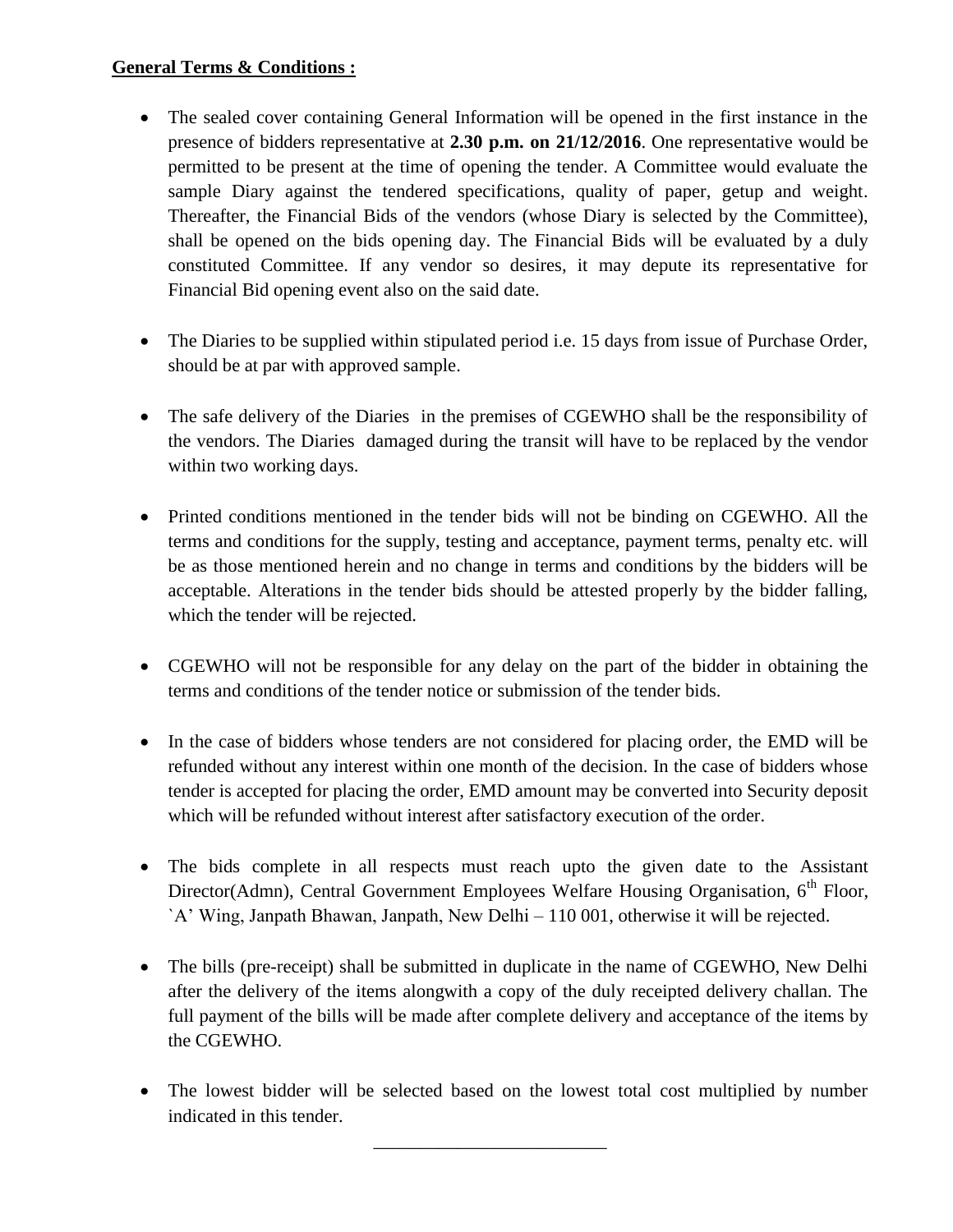### **"Tender for Diary – General Information"**

(Please go through the terms and conditions stipulated in Tender Document before filling up this Proforma)

- 1. Name of the Organisation : Address & Tel. No. Email Id
- 2. Date of commencement of Business :
- 3. Status of the organization : (i.e. whether Proprietorship, Partnership, Pvt.Ltd./ Public Ltd. Co., Regd. Under Societies Regn.Act etc.)
- 4. Name of the CEO/ Proprietor :
- 5. CST No., if any :
- 6. Service Tax No. , if any :
- 7. PAN of the Organisation :
- 8. Details of EMD (Enclosed DD) : DD No. \_\_\_\_\_\_\_\_\_\_\_\_ dated\_\_\_\_\_\_\_\_\_\_\_\_\_\_\_\_\_\_\_\_\_

for Rs.1,000/- drawn on\_\_\_\_\_\_\_\_\_\_\_\_ Bank in favour of CGEWHO payable at New Delhi

Contd..(2)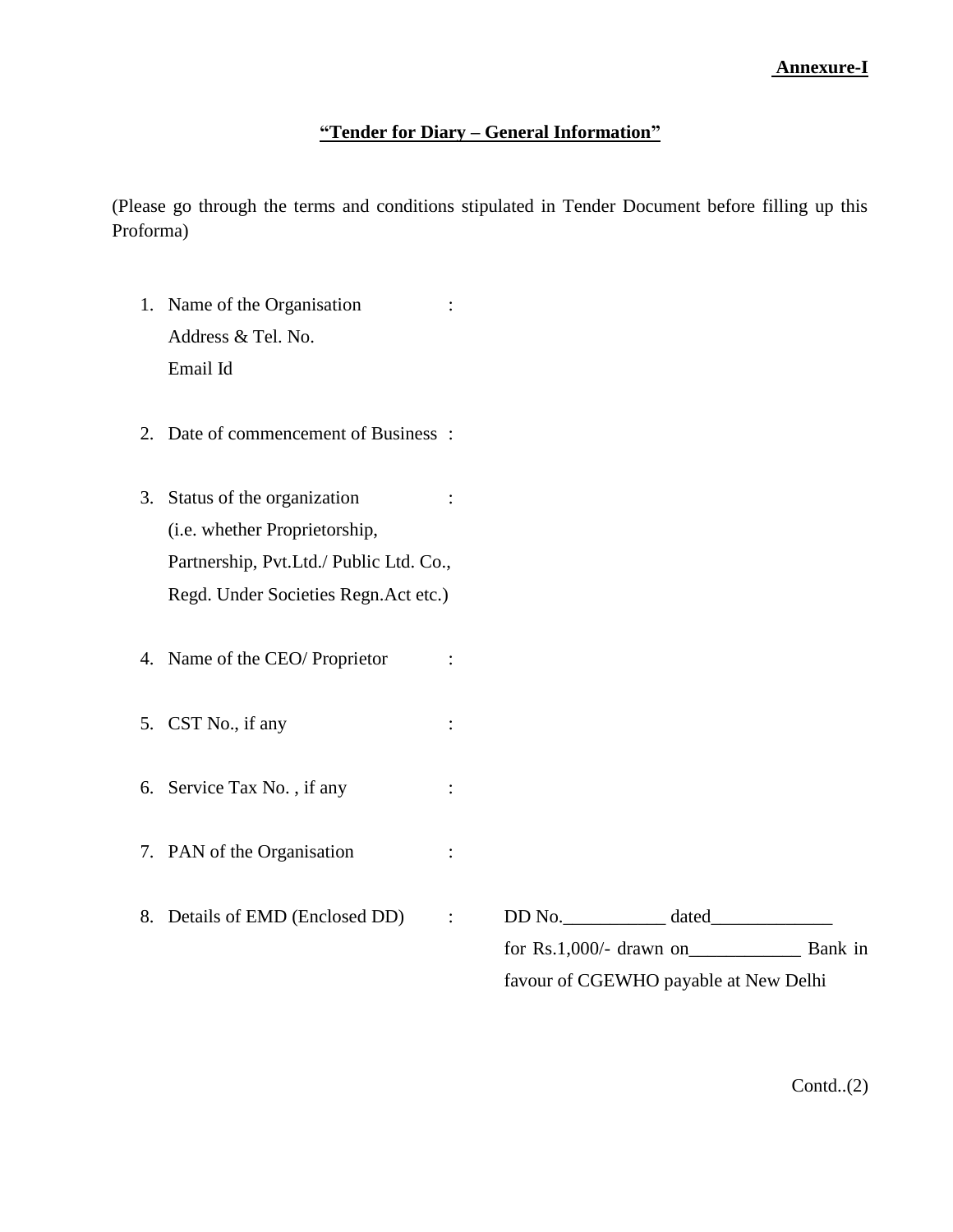## **Declaration :**

- a) It is certified that the information furnished above is correct.
- b) We have gone through the terms and conditions stipulated in Tender Document and confirm to abide by the same. A copy of the Terms and Conditions with its each page signed, in token of acceptance of the same is enclosed.
- c) We understand that the decision of CGEWHO to accept/ reject the bids would be final and binding.
- d) The signatory to this bid is authorized to sign such bids on behalf of the organization.

 $Date:$